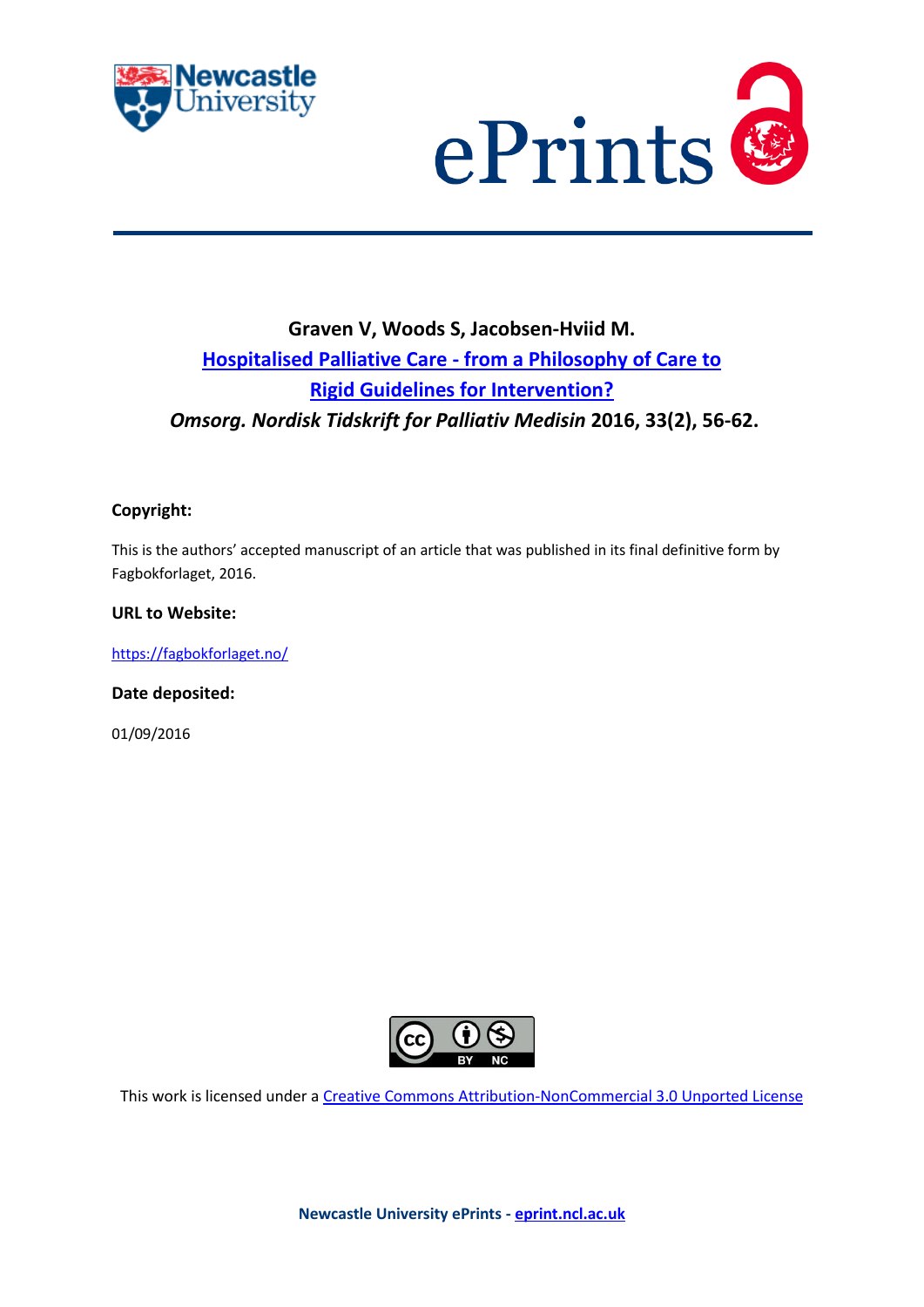## **Hospitalised Palliative Care – From a Philosophy of Care to Rigid Guidelines for Intervention?**

Authors Vibeke Graven, Simon Woods & Michael Hviid Jacobsen

Key words: palliative care, death in hospital, Liverpool Care Pathway, UK experiences, 'approach' versus 'guidelines'

#### Introduction

Palliative care developed from hospice philosophy, which considers dying as a natural process to be recognised as an important part of life and taken into account in the health care system. Cicely Saunders developed hospice philosophy from the idea of providing a place for end of life care to an approach to care that could be applied wherever dying people are encountered. In the United Kingdom there has been an urgent discussion about emerging evidence that the attempts to transfer key principles of palliative care into acute hospitals have, in many respects, been a failure. The evidence suggests that, even against a background of maturing palliative care, a serious challenge remains for the management of the last hours and days of life, when health care is predominantly 'cure' oriented and managerial in process. Drawing upon the UK's experiences with the Liverpool Care Pathway (LCP), this article will discuss some of the paradigmatic tensions which can appear when a palliative care approach is moved into mainstream health care in the hospital. It is timely to reflect upon such challenges as Denmark (as well as other Nordic countries) faces a similar demand to expand its much less mature palliative care in a similar direction. The lessons which can be learned from the UK are perhaps also common to other national contexts and might therefore serve as a valuable source of inspiration. This article thus provides critical reflections on the uncritical adoption of the UK experiences.

#### Palliative Care as an Approach

As part of the so-called 'death awareness movement' that arose in the 1960s, the modern hospice movement developed out of a recognition that main- stream health care was failing to care for dying people in a medical system focused almost exclusively on cure, which as a consequence of considering death a failure or a 'scandal of reason' (1) ignored the importance of the last part of life and failed to understand how good care can comfort dying persons (2). Cicely Saunders believed that values grounded good care and emphasised these frequently in her writings. She regarded the hospice movement as the creation of a space for values to move into the care for dying people. The ideal was to help dying people to a good death, which involved values such as an open awareness of dying, acceptance, painlessness, and family involvement (3). Care, based on an ethical approach driven by compassion and directed by the needs of the dying individual, was seen as a crucial starting-point for palliative care; as Saunders put it: "The interesting fact in care for the dying is not 'why' but 'what'."(4) This approach placed less emphasis on the diagnosis than on what can comfort the dying person, recognising that pain is a whole experience ('total pain') with the values which gave substance and meaning to care - that death becomes a process to be managed rather than a truth to be confronted. She emphasised that medical science is the basis of palliative care, but, if unrelated to the original ethics, palliative care would risk losing its ethos (8). Thus, an already existing tension within palliative care is the one between the ideal of holistic care for the dying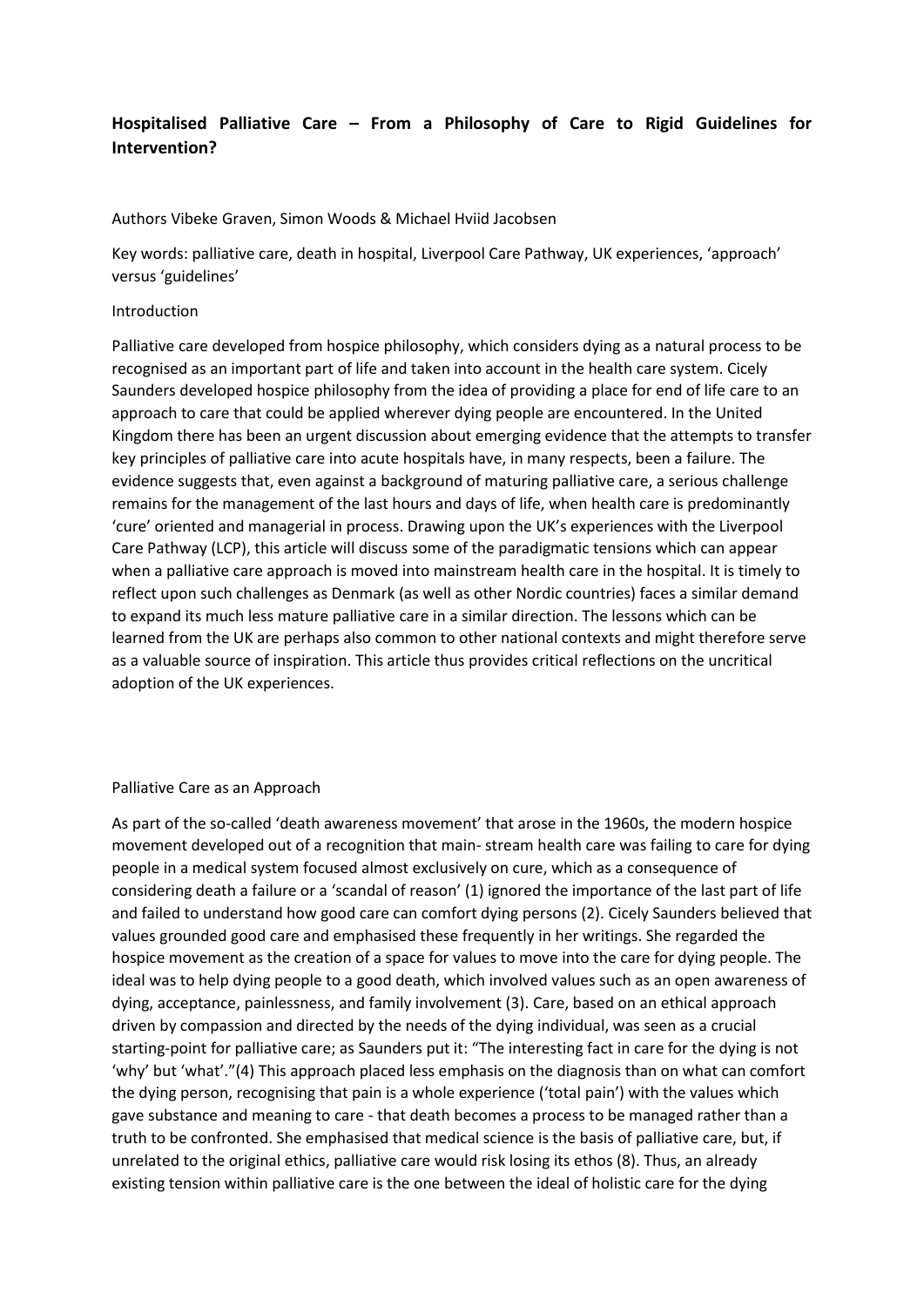aimed at helping dying people to achieve a 'good death', on the one hand, and the reductionist focus on symptom control based on the idea of isolation of the specific symptom in order to explain and eventually control it, on the other. As we will discuss below, this tension becomes most salient when attempting to transfer palliative care to an acute hospital setting.

#### Palliative Care –From Hospices to Hospitals

Although the UK has one of the most long-standing and advanced palliative care services in the world,

the advances in applying a comprehensive palliative care service have been relatively modest and piece- meal. It is curious that the problems encountered by dying people and their families, and the strategies to deal with them, were already extensively described in the 1950s. 9 Despite this, the same issues featured in UK policy initiatives in the 1990s. The Calman/Hine Report (DH 1995) established a framework for cancer services across England and Wales, which was one of the first strategies to give impetus to palliative care and its integration with cancer services. Further impetus was given by the NHS Cancer Plan from 2000, which promised to increase the standard of care for the dying. When Jane Seymour in 2001 catalogued the continuing failure of medicine to deal humanely with dying people, 10 this work added to the established and growing body of work with a similar litany of complaints about mainstream health care that inspired the first hospices. Moreover, several later studies have documented some of the deficiencies and drawbacks involved in the increasing bureaucratisation, routinisation and medicalisation of the hospice system itself. 11 So, although the palliative care community for quite some time seems to have known what it ought

to be doing, there has apparently been a problem in translating this knowledge into other contexts.

More recently, the National Health Service's (NHS) end-of-life care programme and the National Services Frameworks from 2003 and 2006 have incorporated aims for appropriate end-of-life care across other chronic diseases and for older people. In 2005, the NHS Confederation published a summary of government and wider agency responses to the challenge of improving end-of-life care, which went a long way to reconciling some of the tensions that existed between mainstream healthcare and palliative care, between terminal care and palliative medicine and between cancer and other chronic progressive conditions that might result in the need for palliative care. It is acknowledged that end-of-life care is part of a much wider area of palliative care and that there is a need to galvanise services and resources across the health and social sectors to meet the increasing needs of an ageing population. What is significant about the response is that it incorporates many of the principles and complex cases through specialist palliative care, but also to disseminate the principles of palliative care so they can be utilised wherever there is a need for managing end-of-life care.12

The LCP was originally designed in order to ensure a good-quality death for people wherever they may die, but with a recognition that instances of dying within an institution – and specifically a hospital setting – would be likely to continue to increase in the future.13 The LCP has as its focus the last few days or hours of life and relies upon the clinician being able to predict accurately that a patient is close to death. Within the multi-disciplinary team, communication of the intended plan of care to the patient, if they are able to communicate, but certainly to the family, is seen as an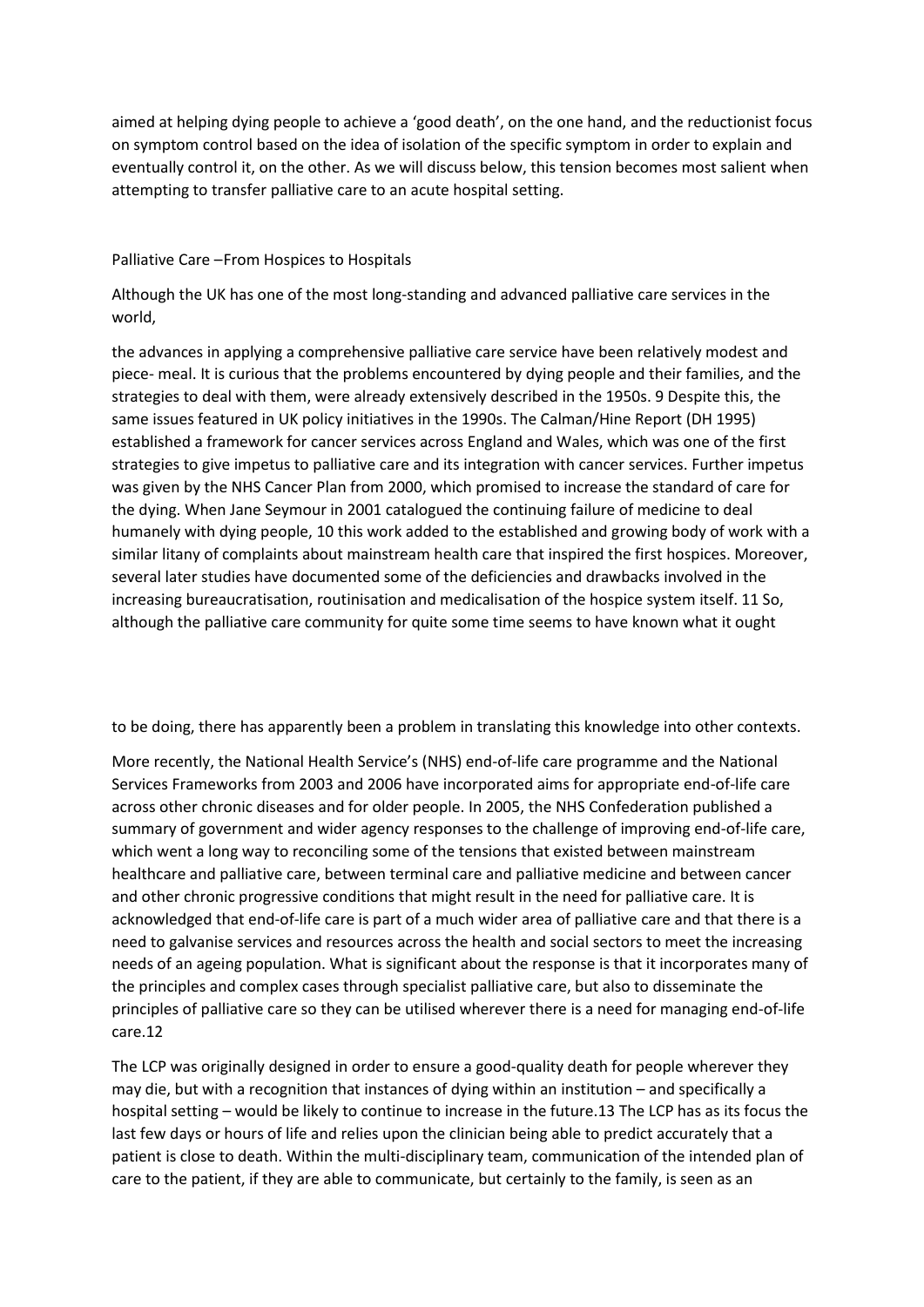absolute requirement. The plan of care is underpinned by the palliative care philosophy, which seeks to provide holistic care in an atmosphere of open communication with an emphasis on what Cicely Saunders called 'comfort care', but also to include empirically guided symptom control. The LCP was

"The UK experiences with LCP can be seen as an example of how an approach, turned into a set of instructions, fails to deliver its goals."

values of palliative care into professional standards, guidelines and protocols. Moreover, the General Medical Services Contract of 2004 supports government funding including incentives to general practitioners to specialise in end-of-life care. Also the Gold Standards Framework (GSF) for community palliative care was developed in order to provide a framework for primary care professionals to manage patients in their last year of life. The GSF was supposed to enable support to be given to patients and their carers give access to specialist palliative care, avoid emergency hospital admission and respect the patient's choice of place of death. It was in this context that the Liver- pool Care Pathway (LCP) was developed to help generalists to provide palliative care principles in hospital in the last 48 hours of life. The LCP developed out of the experience of a hospital-based palliative care team who wished to draw upon their experiences to devise a so-called 'care pathway', which would enable the principles of good palliative care to be disseminated to, and be used by, non-specialists. This is in keeping with palliative care's strategy to manage the more specifically designed with the generalist in mind following the long-held aspiration of the palliative care community to disseminate the principles of palliative care more widely.

There are certain parallels to the UK situation in the way in which Danish palliative care has developed over the years. However, in Denmark palliative care developed later than in the UK. The hospice philosophy was initiated in public health care in the late 1980s and the first hospice was established in 1992 – whereas in the UK the first modern hospice opened in 1967. The National Health Service in Denmark distinguishes between 'basic' palliative care, refer- ring to the end of life care as delivered by hospitals and General Practitioners, and 'specialised' palliative care, as delivered by hospices and palliative care teams.14 Today, 19 hospices have been established and outward specialised palliative care teams support dying patients at home and perform an advisory role for health care professionals at a basic level of palliative care. Moreover, palliative care wards have been established at some hospitals. Like in the UK, Danish pal-

#### Hospitalised Palliative Care

Palliative care services face the problem of disseminating the principles of palliative care beyond the context of terminal cancer and to extend the reach of palliative care to all contexts where chronic progression diseases are managed (e.g. heart failure patients, people suffering from severe dementia or people with chronic lung disease (CLD/KOL). There is a strong and continued need for organising basic palliative care and for securing more cooperation with specialised palliative care units concerning areas regarding the development of care as well as in the development of staff competences and research. 15 Ongoing project into the development of evidence-based national clinical guidelines for palliative care has been initiated by the Danish Multidisciplinary Cancer Group (DMCG pal), and there are also a number of local initiatives that use the Liverpool Care Pathway as a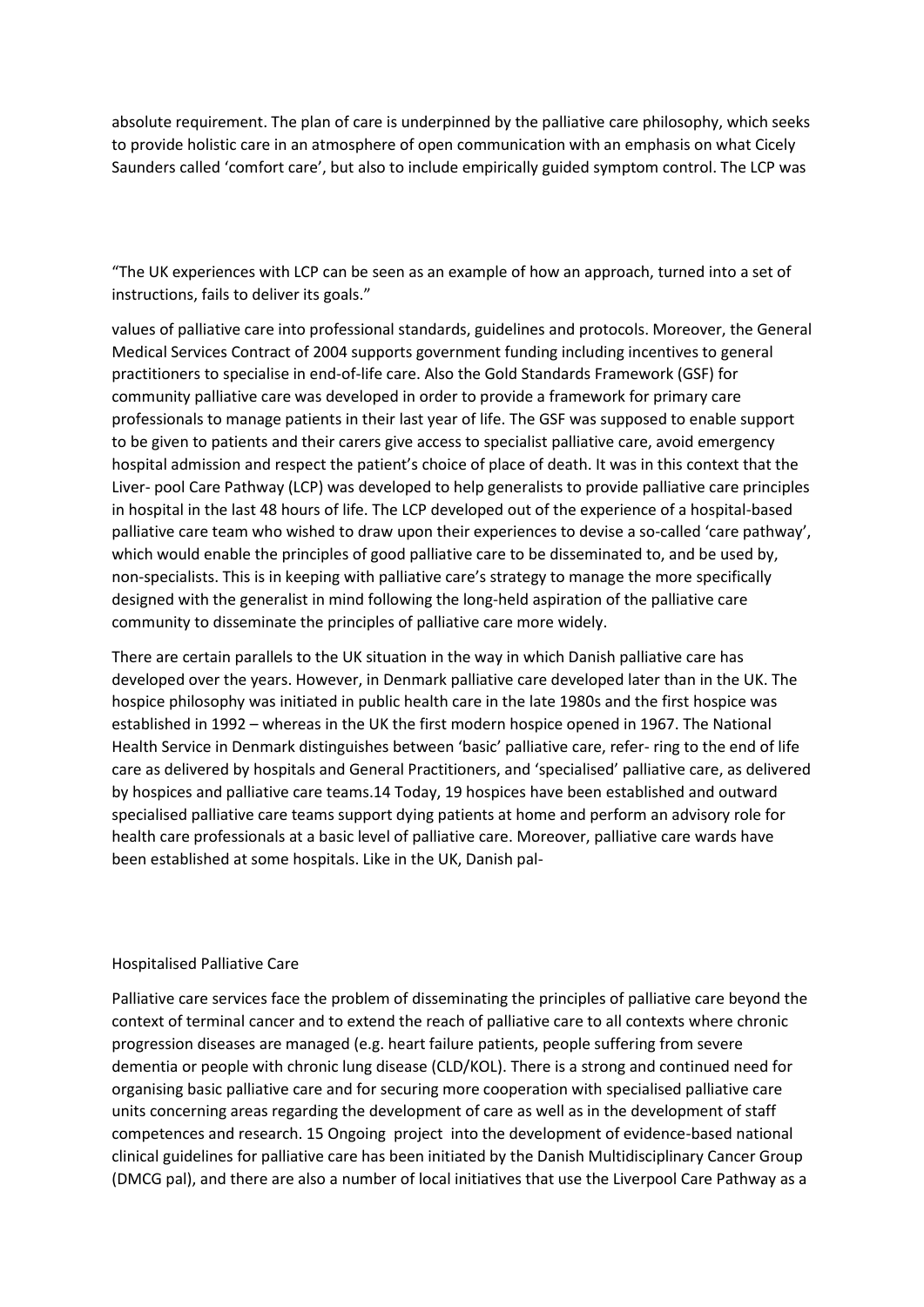tool for palliative care practices. 16 So given that the LPC and similar 'guide- lines' are being considered as appropriate means for achieving these objectives, it is imperative that Danish palliative care does not repeat the mistakes and inexpediencies of the UK experiences, some of which will be discussed below.

#### The Liverpool Care Pathway and the UK Debate

Following a series of well-publicised complaints and 'horror' stories published in the popular UK media,17 the Department of Health appointed a review panel chaired by Baroness Julia Neuberger. The findings of the panel were published in 2013 under the title "More Care, Less Pathway: A Review of the Liverpool Care Pathway". Although the panel received evidence and testimony that the LCP did indeed enable a peaceful and dignified death for many patients, the outcome was nevertheless highly variable between institutions and between personnel. In brief, the panel uncovered a number of problems ranging from ambiguity in the meaning of key concepts like 'end of life', which can mean anything from the last year of life to the final days or hours of life, to the fundamental challenge of predicting or diagnosing 'dying' – the point at which the emphasis of the treatment plan may be justifiably changed. There were many complaints from families that the decision to place their loved one on the LCP was premature. There were also many instances when the decision to change the emphasis of treatment was not communicated to family members, who therefore sometimes returned to the hospital to find the patient heavily sedated and seemingly abandoned. On some occasions the interpretation of LPC was so brutally literal that a patient who was capable of swallowing was denied fluids by mouth because 'artificial hydration' had been withdrawn. For example, 90 year-old Kathleen Vine expressed her experience of LPC as: "All I remember is they weren't feeding me. Up above my bed they put 'nil by mouth' and I was begging for food."18

The nature and number of corroborated com- plaints that came before the panel amounted to a catalogue of neglect, which became a damning indictment, not of the LCP itself but of its implementation into hospital care. Since July 2014, the LCP has been completely phased out. The report One Chance to Get It Right, published by Leadership Alliance for the Care of Dying People (LACDP 2014), has replaced LPC and sets out an approach to caring for dying people that health and care organisations and staff caring for dying people in England should now adopt. This approach does not set out a protocol or process that has directly replaced the LCP, but instead details the ways in which care for people who are dying should be responsive to the overall needs and wishes of indivi- duals and their families. It identifies five priorities for care necessary to achieve good quality care in the last days and hours of life. These priorities refer to virtues and values of importance in professional care at the end of life. The five principles reflect traditional values of palliative care such as open awareness of dying, family involvement, painlessness and compassionate care, all of which are similar to the original idea of LPC.19 There seems to be a consensus about the relevant values which underpin palliative care evident in both the LCP and the new principles. The main difference, however, is the change of terminology from 'pathway' to 'principles'. This change must be seen as an attempt to avoid an understanding of palliative care as a set of pre-determined and rigid instructions rather than a way of engaging with the needs of individual patients and their families at the end of life. However, the challenge is still to establish the best means of using such principles so that health care professionals are able to deliver quality care for dying people within mainstream healthcare.

Several challenges of transferring palliative care from the hospice into the context of hospital health care can be identified from the UK experiences briefly mentioned above: How to implement a care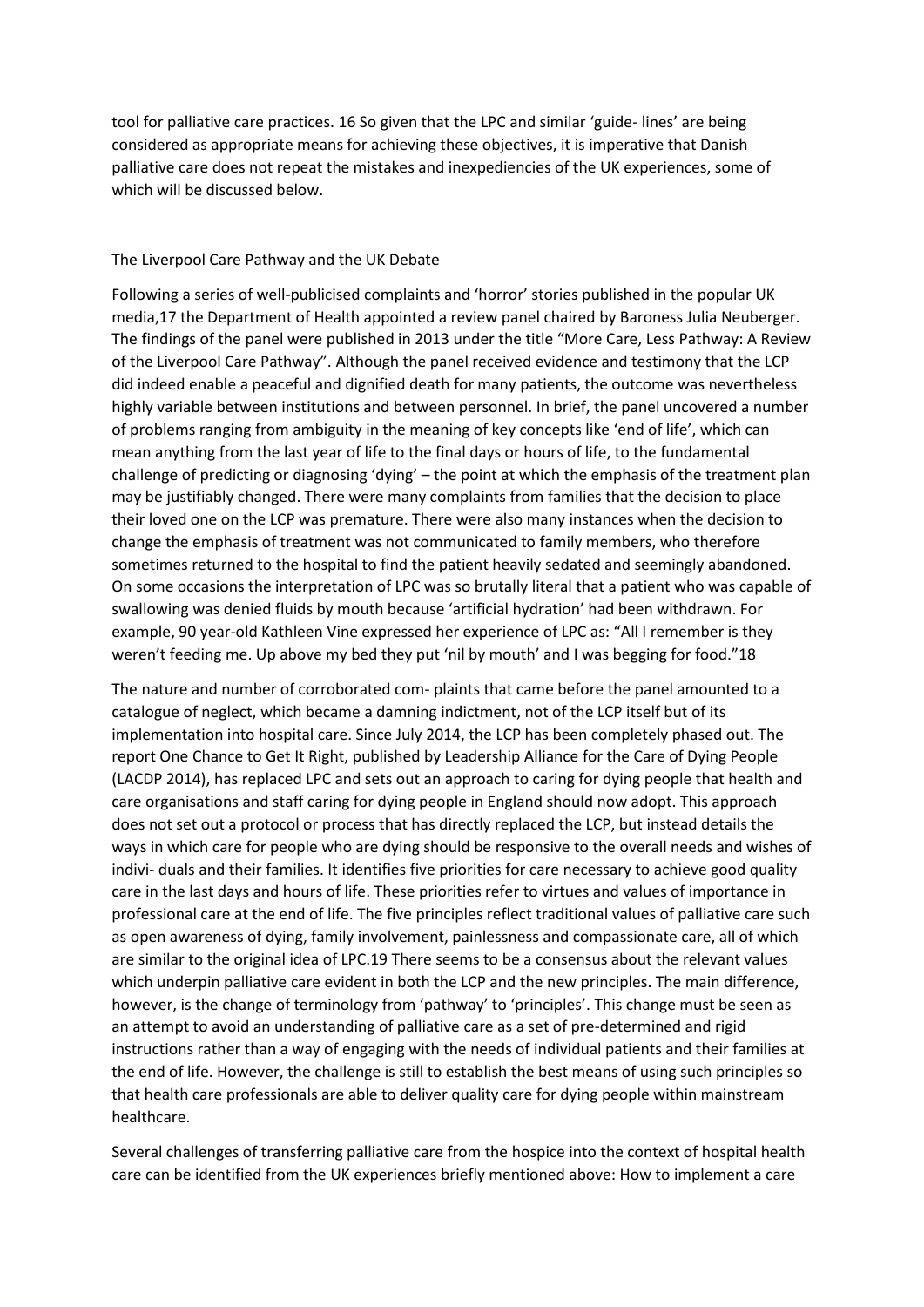approach based on principles and values and not rigid guidelines in a hospital system, how to fit in palliative care with a system usually focused on cure, and how to educate staff properly to be able to incorporate a palliative care approach as part of their professional practice. These challenges are still to be faced in the UK. It should also be observed that several of the serious problems with LCP were not merely due to neglect and poor judgment, but presumably also point to more serious philosophical and sociological challenges with the LCP and the nature of palliative care in general. Simon Woods' critique of palliative care's history and values has pointed to the considerable challenge palliative care faces in articulating a model of care that is capable of providing robust and normatively credible accounts of the appropriateness of the changing objectives of care across the illness trajectory.20 An important question in this respect seems to be: can dying be 'diagnosed'? And if it can, then what forms of care are/are not appropriate during the dying phase? As the critique of LPC has emphasised, diagnosing dying is a complicated matter and it might not always be possible or appropriate to make a definitive diagnosis of 'dying'.21 When to end treatment and start palliative care in a context of cure is in the last instance a clinical judgment, involving the wis

a gross deviation from palliative care values, yet the experience in the UK has shown that a care 'pathway' can have such negative influence.

A key flaw in the implementation of the LCP was the lack of training of the personnel who were to use it, as was pointed out by the Department of Health as well as by the LAPDC report. A review of the LCP finds that key factors for successful implementation were: a dedicated facilitator, education and training, audit and feedback, organisational culture, and adequate resources, all of which indicate that a successful implementation of palliative care demands more than the dissemination of a set of principles. Success requires the creation of a professional culture which enables health carers to internalise the values of a palliative care approach. To adopt an ethical approach and navigate in the field of end-of-life care thus demands an attuned capacity for clinical judgment and practical knowledge of ethical and existential issues at the end of life. Clinical guidelines addressing, for example, sedation do not tell the practitioner about the specific concerns the family might have as to whether it is

"Principles require good judgment in their application whereas a blind use of principles as instructions can result in the obvious wrong of a patient."

hes of the dying person and relatives as to when, how and if palliative care values such as open awareness of death and a peaceful death are introduced and how they should be interpreted. The UK experiences have displayed that 'dying' is difficult to diagnose and not necessarily accepted as a forthcoming event either by relatives or by dying persons who might have an expectation to continue curative treatment. A transition from cure to palliative care must therefore take into account that palliative care values such as open awareness have to be balanced to the concrete situation and the readiness of different families, acknowledging that death and dying are distressing subjects for those who are personally involved. The application of principles needs a skilled workforce, able to navigate a way to 'open awareness' while showing respect for the difficulty and uncertainty of recognising dying as an existential fact. To merely follow the principle of open awareness as a 'top-down' directive is likely to lead to insensitive and potentially brutal approaches. Forcing open awareness upon the patient and family would be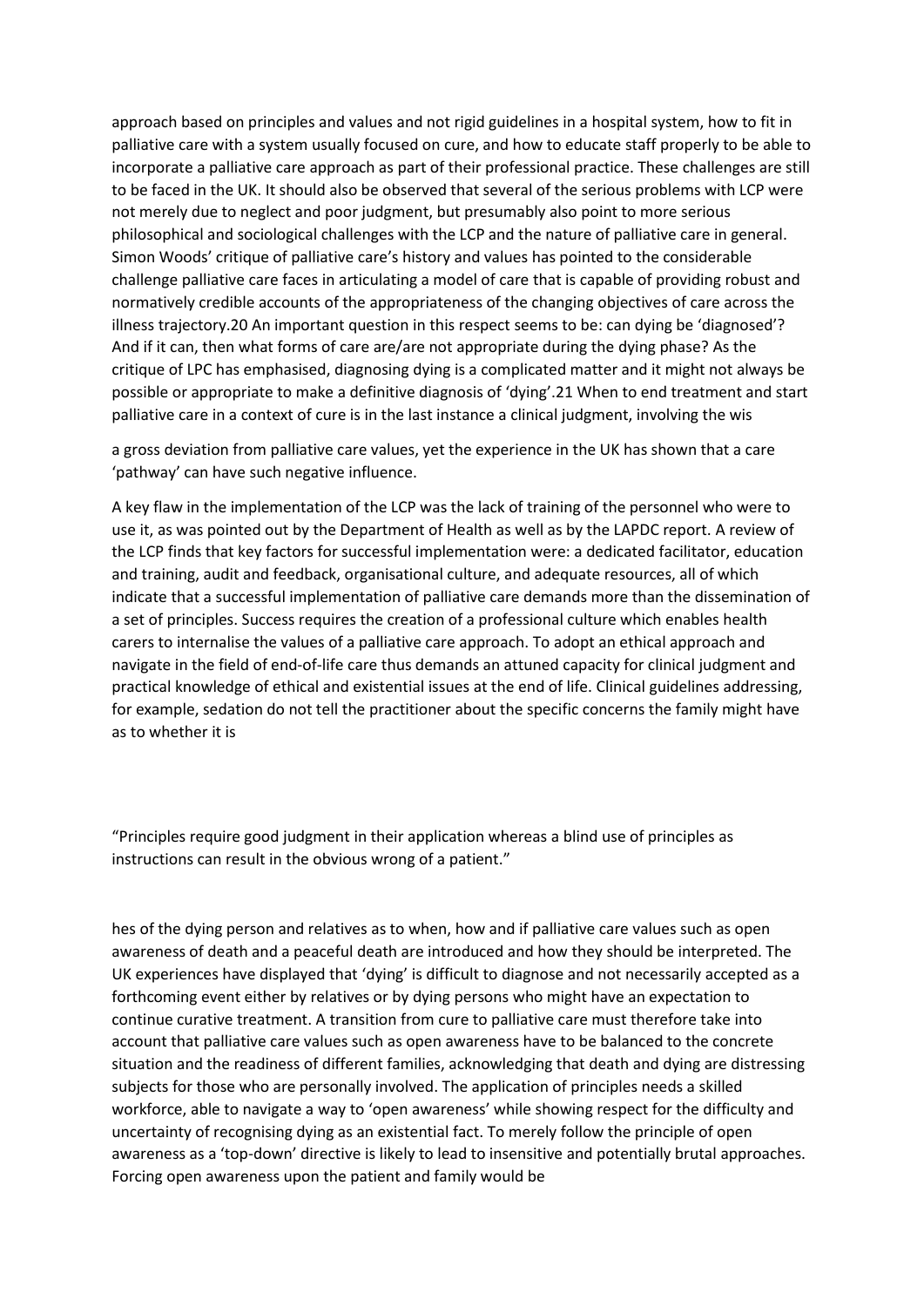considered as a mean of inducing a 'peaceful end' or is regarded as a potential means of quieting the patient and hastening death. Demonstrating good judgment in such situations demands an ongoing training in achieving practical knowledge, which enables the practitioner to interpret what is appropriate for a specific family in the specific context. Such skills are difficult to acquire if compassionate person-centred care directed towards comforting dying people in their suffering is not recognised and valued as an integral part of the clinical approach.

The practical challenge of preparing a workforce adequate to the task of delivering compassionate care to dying people must be addressed if the unfortunate experiences with LCP in the UK are not to be repeated in the Danish context.

#### Concluding Remarks

An important lesson to be learned from the UK experiences with transferring palliative care into a hospital setting refers to the paradigmatic tension we have touched upon earlier as already existing within palliative care. The tension is created by two different ways of thinking about palliative care: (1) Palliative care as ruled by a set of rigid instructions used by a rational symptom-oriented clinician in order to deliver palliative inventions as efficiently as possible versus (2) palliative care as an approach adopted by a judging practitioner in order to comfort the individual dying person in his/her suffering using palliative care interventions as tools towards well-judged ends. The UK experiences with LCP can be seen as an example of how an approach that is turned into a set of instructions fails to deliver its goals. Perhaps the fatal flaw in the LCP is that it was rolled out as a management tool rather than as a framework of general principles to guide good clinical judgment. The evidence suggests that it was sometimes blindly used as a set of instructions and prescriptions rather than as guiding principles. The difference between these two interpretations is crucial to the approach taken. Principles require good judgment in their application where- as a blind use of principles as instructions is like the 'tail wagging the dog' and can result in the obvious wrong of a thirsty patient being denied a drink be- cause artificial hydration is not indicated. This echoes Ann Bradshaw's earlier concern about developments in palliative care itself, that care might become mere 'technique' devoid of values and be transformed into what Michael Kearney mentioned as 'just another speciality' occupied with solving 'the problem of dying' instead of trying to help dying people and their families, if possible, to find meaning in the suffering at the end of life. Our suggestion is that even though there might be certain lessons to be learned from LCP and other similar programmes, it is important to continue to appreciate palliative care as an approach to or a philosophy of care that cannot simply be reduced to rigid guidelines or manuals for intervention.

#### Notes

1. Zygmunt Bauman (1992): Mortality, Immortality and Other Life Strategies. Cambridge: Polity Press,

p. 1.

2. See, e.g., Simon Woods (2007): Death's Domini- on – Ethics at the End of Life. Buckingham: Open University Press; and Michael Hviid Jacobsen, Louise Lund & Vibeke Poulsen Graven (2013): A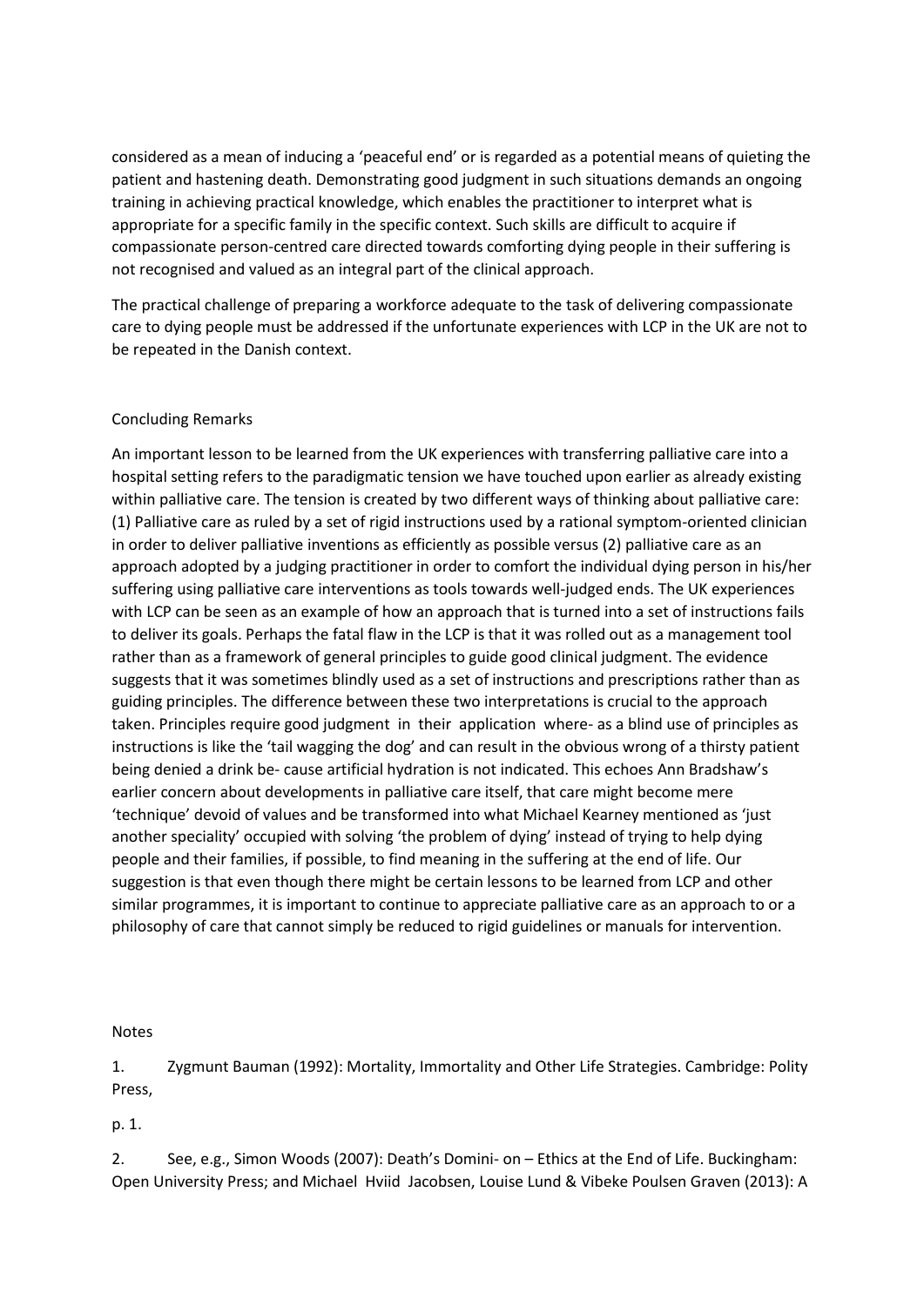Revival of Death? – Death, Dying and Bereave- ment in Contemporary Society. In Michael Hviid Jacobsen (ed.): Deconstructing Death – Changing

Cultures of Death, Dying, Bereavement and Care in the Nordic Countries. Odense: University Press of Southern Denmark, pp. 27–54.

3. See, e.g., Vibeke Poulsen Graven (2015): Hospice- filosofi i praksis. Eksistentiel/åndelig omsorg for døende på hospice. Aalborg Universitets Forlag. Phd. serie: Det Samfundsfaglige Fakultet. Aalborg Universitet; and Shirley du Boulay (1984): Cicely Saunders. London: Hodder & Stoughton.

4. Cicely Saunders (2005): Watch with me. Inspirati- on for a life in hospice care. Lancaster: Observatory Publications, p. 3.

5. Cicely Saunders (1996): A Personal Therapeutic Journey. In Cicely Saunders: Watch with me. Inspi- ration for a life in hospice care. Lancaster: Observa- tory Publications.

6. Cicely Saunders (1996): A Personal Therapeutic Journey. In Cicely Saunders: Watch with me. Inspi- ration for a life in hospice care. Lancaster: Observa- tory Publications, p. 36.

7. Michael Kearney (1992): Palliative Medicine – just another specialty? Palliative Medicine, 6(1): 39–46.

8. Ann Bradshaw (1996): The Spiritual Dimension of Hospice: The Secularization of an Ideal. Social Sci- ence & Medicine, 43(3): 409–419.

9. See, e.g., Joint National Cancer Survey Commit- tee of the Marie Curie memorial and The Queen's Institute of District Nursing (1952). A report on a national survey concerning patients with cancer nursed at home. London, Marie Curie Memorial; and Hughes H.L.G. (1960): Peace at the Last. A Survey of Terminal Care in the United Kingdom. London: The Calouste Gulbenkian Foundation.

10. Seymour J.E. (2001). Critical moments – death and dying in intensive care. Buckingham. Open Uni- versity Press.

11. See, for example, Nicky James & David Field (1992): The Routinisation of Hospice: Charisma and Bureaucratisation. Social Science & Medici- ne, 34(12): 1363–1375; and David Clark (2004): Between Hope and Acceptance: The Medicaliza- tion of Dying. British Medical Journal, 324(7342): 905–907.

12. For more on these different initiatives and pro- grammes, see: Ellershaw J.E. (2002): Clinical pat- hways for care of the dying – an innovation to dis- seminate clinical excellence. Journal of Palliative Medicine. 5(4): 617–623: Ellershaw J.E., Ward C. (2003): Care of the dying patient: the last hours or days of life. BMJ, 326: 30–34. Ellershaw J.E., Wilkinson S. (2003): Care of the Dying: A Pathway to Excellence. Oxford: Oxford University Press; and Thomas K. (2003): Caring for the dying at home: Companions on the journey. Oxford, Radcliffe Medical Press.

13. Barbara Gomes, Higginson I. J. (2008): Where pe- ople die (1974–2030): past trends, future projecti- ons and implications for care. Palliat Med January 2008, 22: 33–41.

14. Sundhedsstyrelsen (2011): Anbefalinger for den palliative indsats. Copenhagen: Sundhedsstyrel- sen.